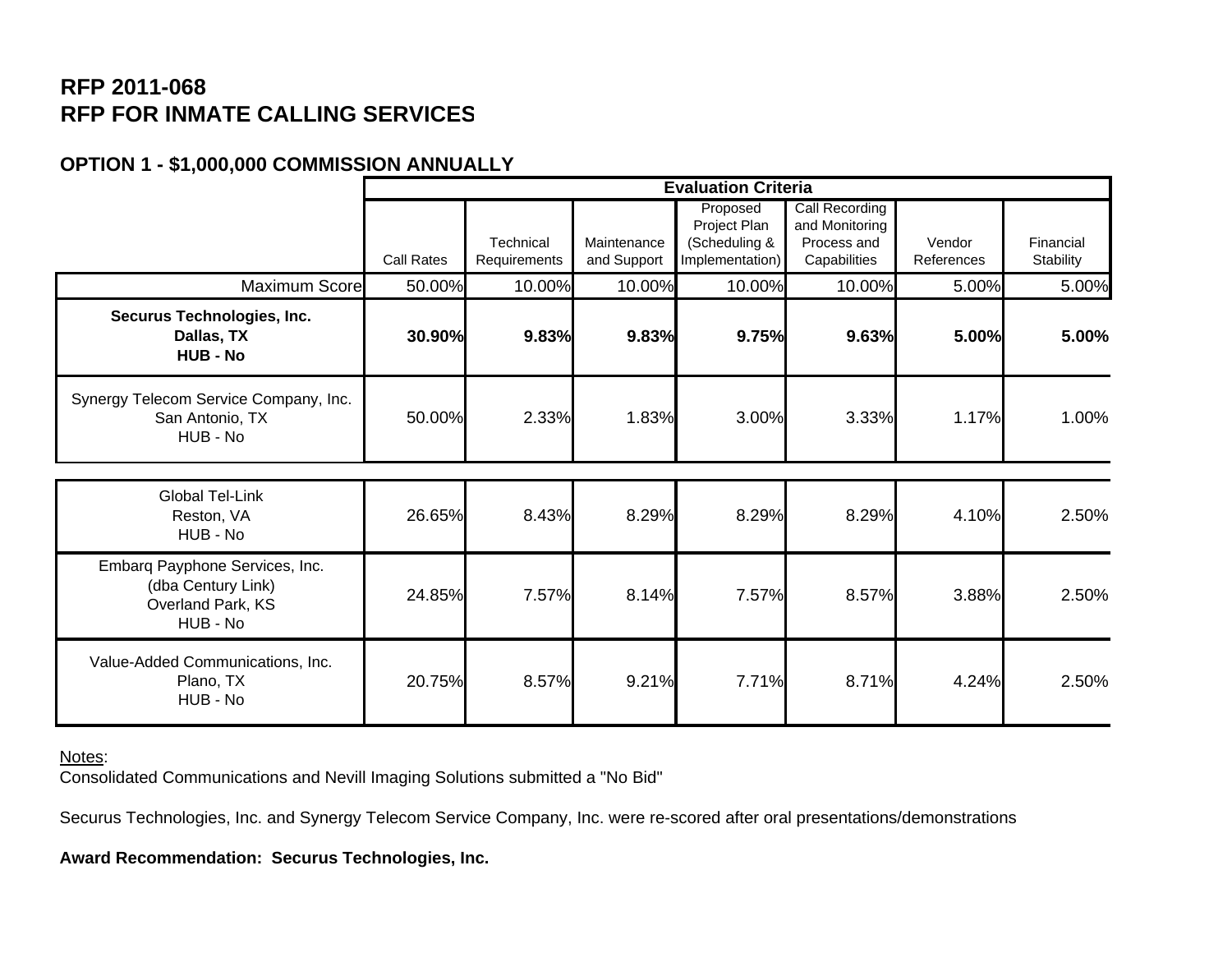## **RFP 2011-068 RFP FOR INMATE CALLING SERVICES**

## **OPTION 2 - \$1,100,000 COMMISSION ANNUALLY**

|                                                                                       | <b>Evaluation Criteria</b> |                           |                            |                                                              |                                                                 |                      |                        |  |  |
|---------------------------------------------------------------------------------------|----------------------------|---------------------------|----------------------------|--------------------------------------------------------------|-----------------------------------------------------------------|----------------------|------------------------|--|--|
|                                                                                       | <b>Call Rates</b>          | Technical<br>Requirements | Maintenance<br>and Support | Proposed<br>Project Plan<br>(Scheduling &<br>Implementation) | Call Recording<br>and Monitoring<br>Process and<br>Capabilities | Vendor<br>References | Financial<br>Stability |  |  |
| Maximum Score                                                                         | 50.00%                     | 10.00%                    | 10.00%                     | 10.00%                                                       | 10.00%                                                          | 5.00%                | 5.00%                  |  |  |
| Securus Technologies, Inc.<br>Dallas, TX<br><b>HUB - No</b>                           | 26.80%                     | 9.83%                     | 9.83%                      | 9.75%                                                        | 9.63%                                                           | 5.00%                | 5.00%                  |  |  |
| Synergy Telecom Service Company, Inc.<br>San Antonio, TX<br>HUB - No                  | 50.00%                     | 2.33%                     | 1.83%                      | 3.00%                                                        | 3.33%                                                           | 1.17%                | 1.00%                  |  |  |
| <b>Global Tel-Link</b><br>Reston, VA<br>HUB - No                                      | 24.50%                     | 8.43%                     | 8.29%                      | 8.29%                                                        | 8.29%                                                           | 4.10%                | 2.50%                  |  |  |
| Embarg Payphone Services, Inc.<br>(dba Century Link)<br>Overland Park, KS<br>HUB - No | 23.30%                     | 7.57%                     | 8.14%                      | 7.57%                                                        | 8.57%                                                           | 3.88%                | 2.50%                  |  |  |
| Value-Added Communications, Inc.<br>Plano, TX<br>HUB - No                             | 19.25%                     | 8.57%                     | 9.21%                      | 7.71%                                                        | 8.71%                                                           | 4.24%                | 2.50%                  |  |  |

Notes:

Consolidated Communications and Nevill Imaging Solutions submitted a "No Bid"

Securus Technologies, Inc. and Synergy Telecom Service Company, Inc. were re-scored after oral presentations/demonstrations

**Award Recommendation: Securus Technologies, Inc.**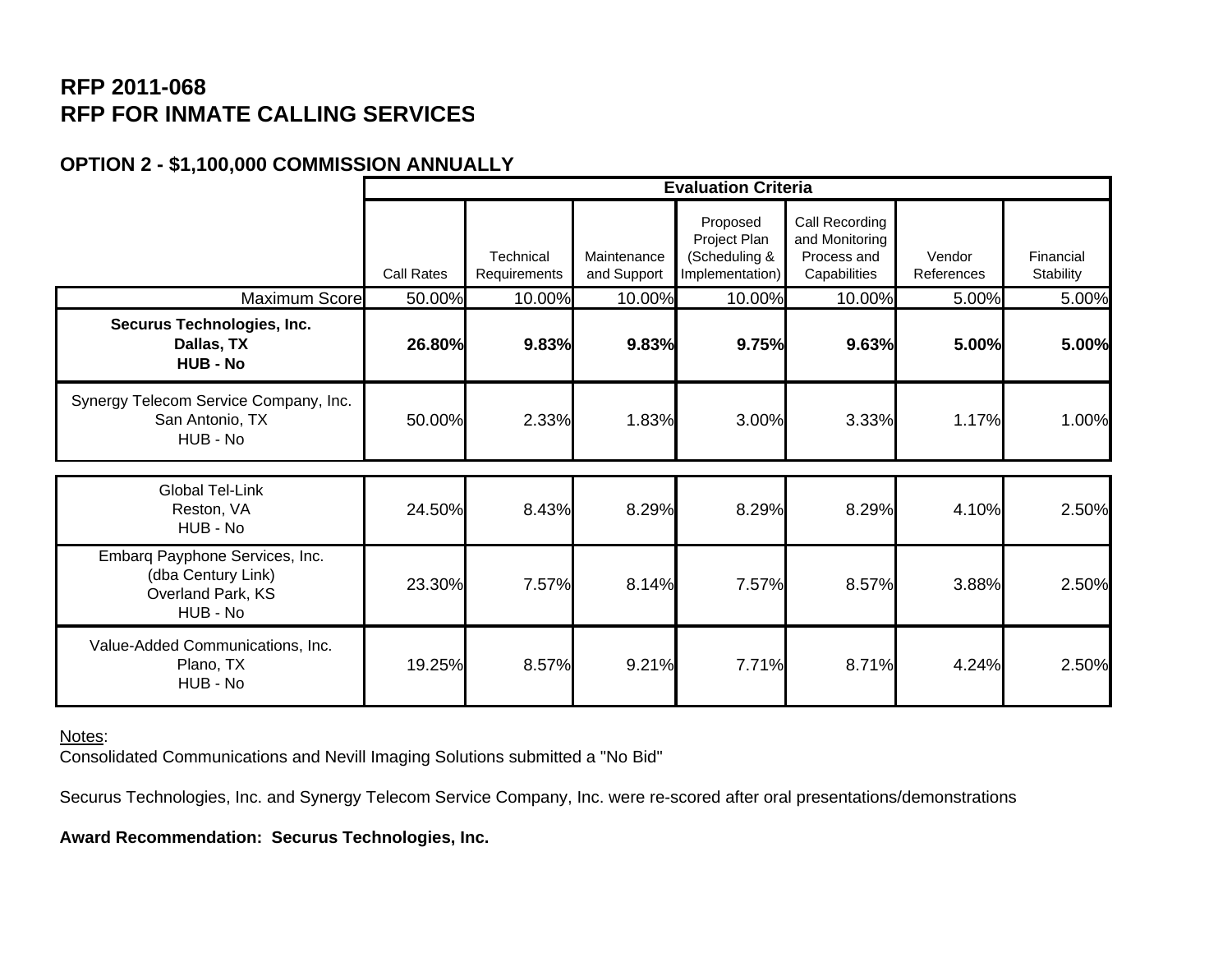